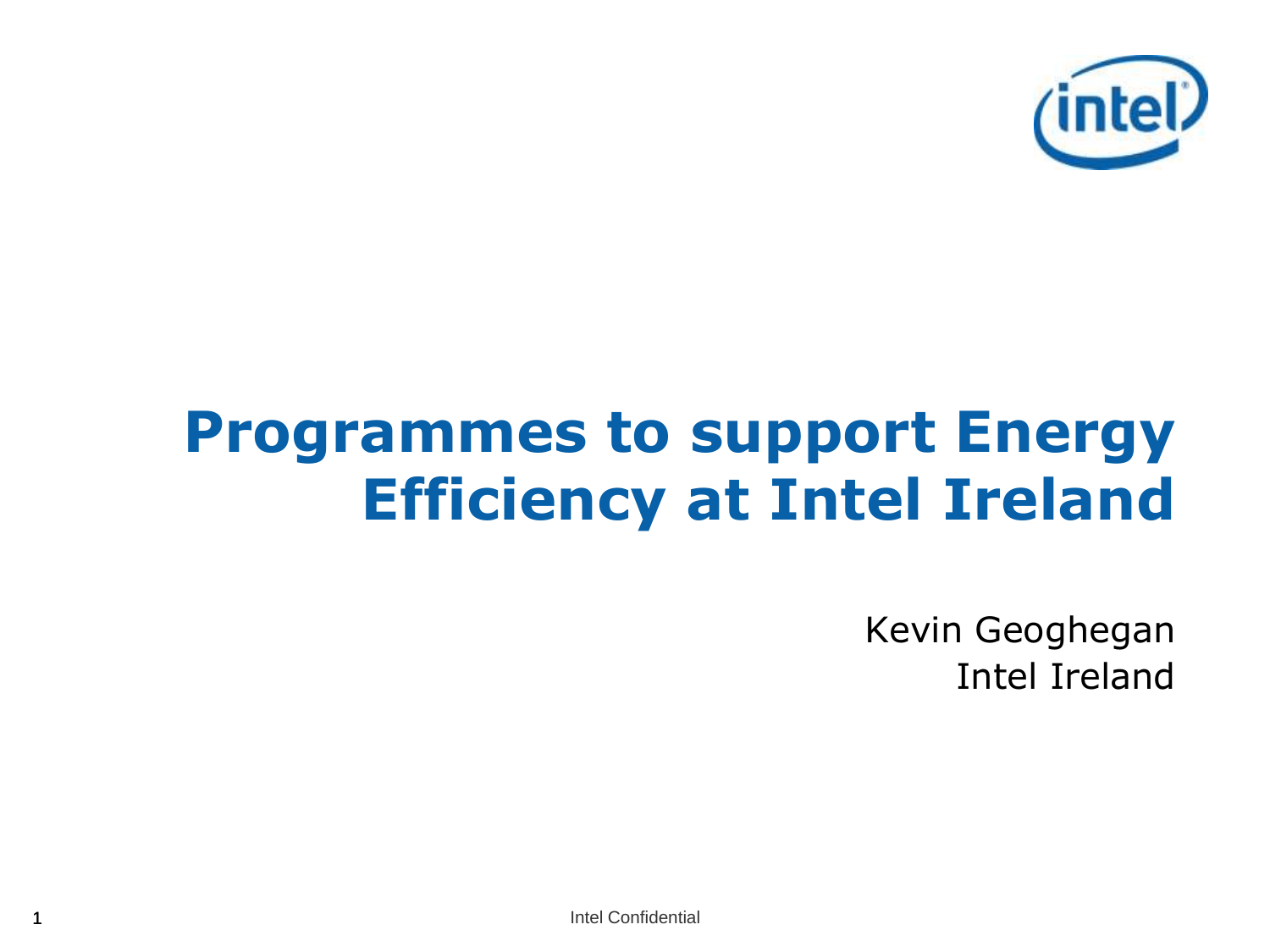## **Intel Ireland Campus**



- Over 4,000 people work at the Intel campus in Leixlip.
- Four semi-conductor, wafer-fabrication facilities: Fab 10 and Fab 14, which operate jointly as Ireland Fab Operations (IFO), and Fab 24 and Fab 24-2 which operate jointly as Fab 24.
- These facilities produce latest generation silicon microprocessors that power platforms and technology advancements which are essential to the way we learn, live and work today.

http://www.intel.com/corporate/europe/emea/irl/intel/about.htm

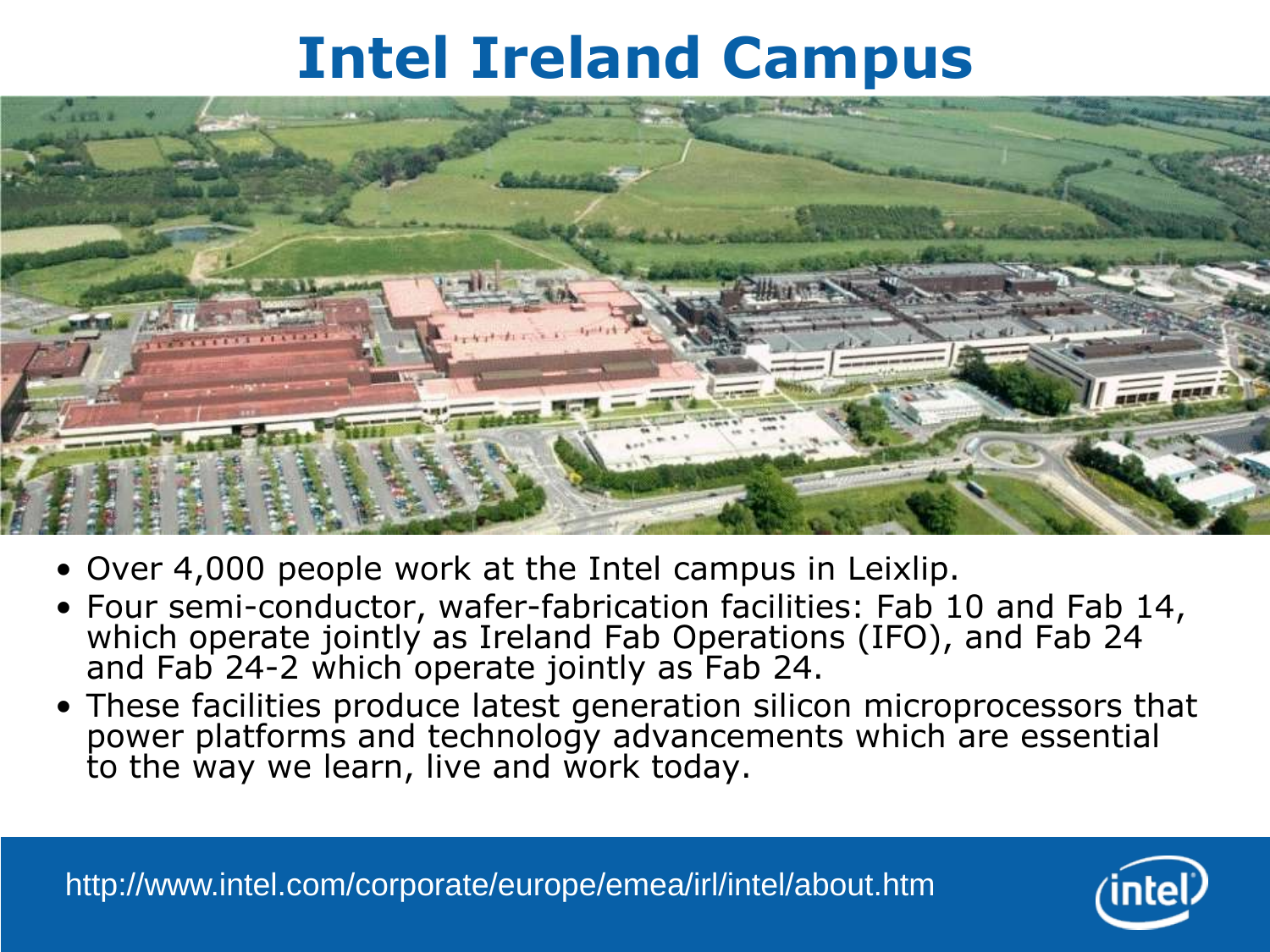# **A long history**

"It's no longer enough to just produce a profit. Instead, we need to continually improve our manufacturing process, thereby **reducing our burden on the environment** and becoming **an asset to the communities** in which we live and work".



Gordon Moore, Intel Chairman Letter in EHS Report, January 1995

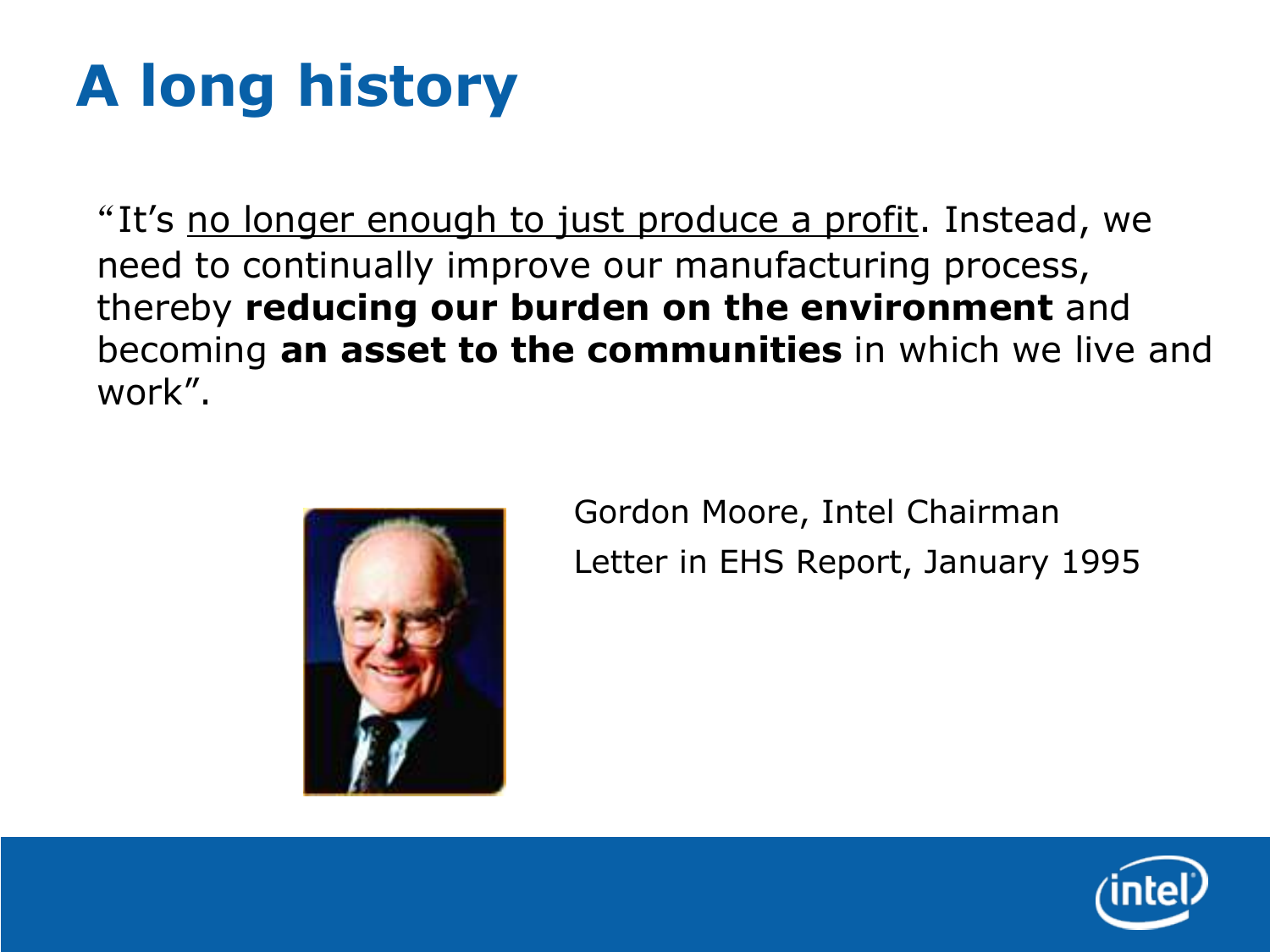#### **Energy-Efficient Performance.**

Consistent environmental commitment—it's part of everything we do. From our eco-smart product design to our environmental partnerships, the environment informs and drives our business.



#### **[Responsible product design](http://www.intel.com/intel/environment/responsible-product-design.htm?iid=env_index+body_rpd)**

Energy efficiency, outstanding performance, and innovative materials are all essential to Intel's eco-smart product designs.

#### **[Sustainable operations](http://www.intel.com/intel/environment/sustainable-operations.htm?iid=env_index+body_so)**



**At Intel, our commitment to continuous improvement is integrated into our programs, which are designed to drive more sustainable operations in our facilities. We encourage our employees to not only participate in but also to create new ecofocused programs.**

#### **[Global citizenship](http://www.intel.com/intel/environment/global-citizenship.htm?iid=env_index+body_gc)**



Our commitment to the environment transcends our facilities. We partner with key community, industry, government, and environmental organizations around the world. The challenges are bigger than any one company can solve, but together we can make a difference.



**Reducing global energy use.** By 2010, Intel and the Climate Savers Computing Initiative's goal is to reduce computer CO**2** emissions by 54 million tons per year, equal to the annual output of 11 million cars or 10–20 coal-fired power plants.



**Developing more energy-efficient platforms.** Developing more energy-efficient platforms. Intel is working with the EPA's ENERGY STAR and Climate Leaders to reduce emissions and increase energy-efficiency in computing.



**Lowering power consumption.** Intel is working with the Green Grid to provide new data centre designs that help businesses save money on energy costs while helping to reduce energy consumption around the globe.

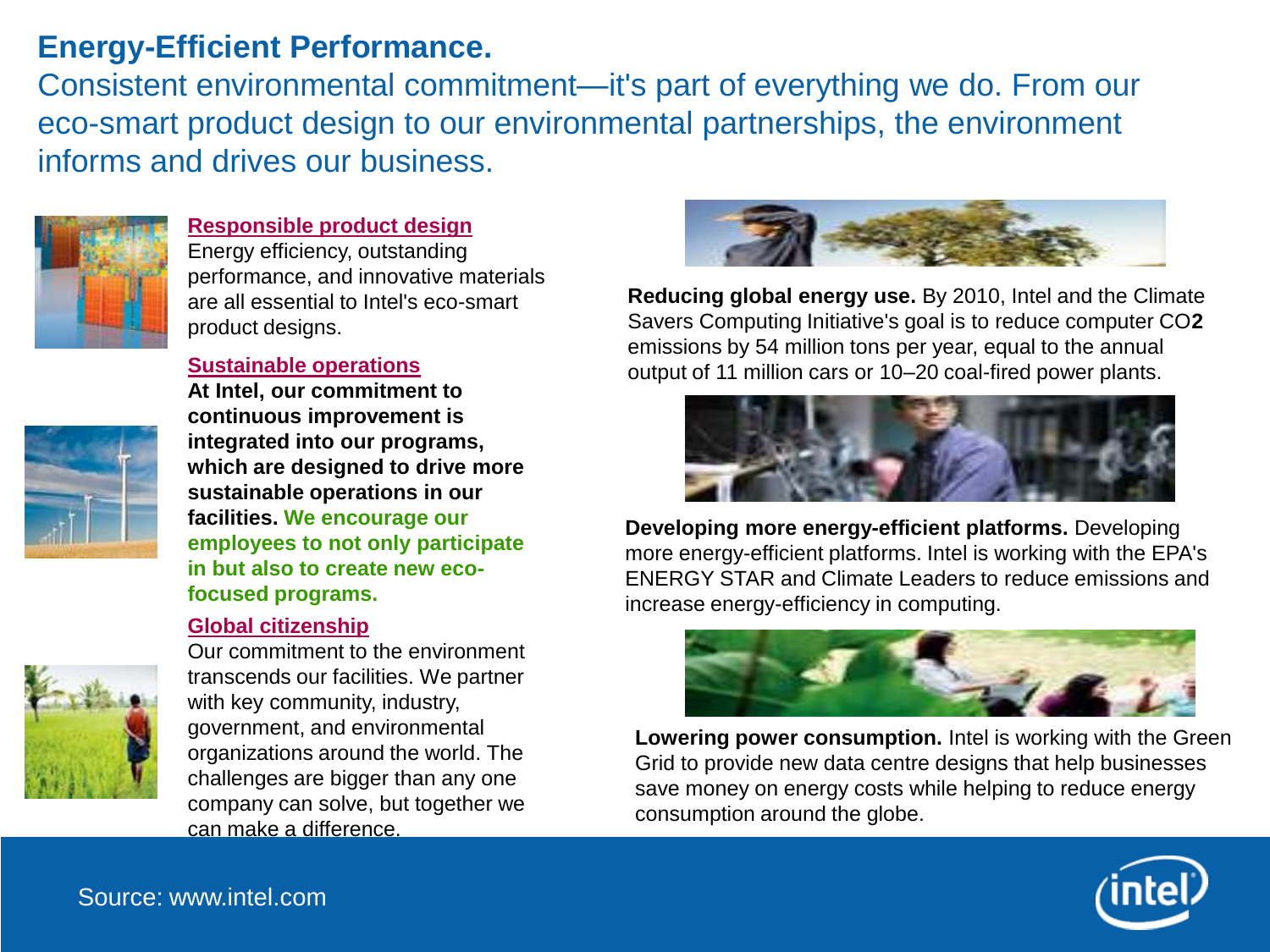### **Energy Efficiency actions**

- Since commencement of operations in Ireland in early 1990's implementation of energy efficiency improvements have been part of day to day activity
	- Examples
		- Challenge setpoints, modes of operation.
		- Identify idle/standby loads, spare capacity, unnecessary flushing and false loads
		- Fab 24 uses waste heat from cleanroom and office block that would otherwise go to atmosphere to provide heating though heat recovery chillers
	- Determine the critical energy need when, how much and for how long

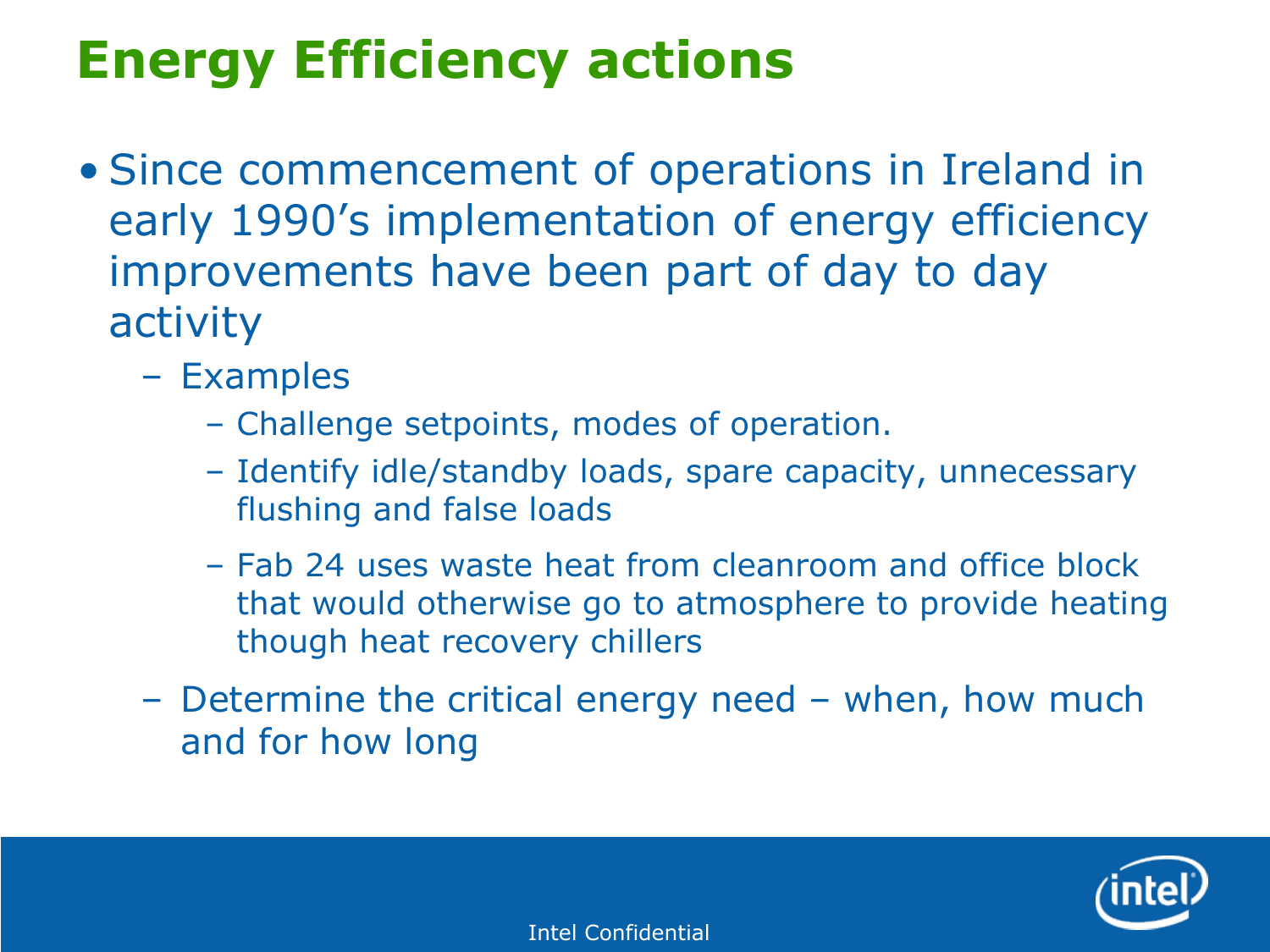## **Energy efficiency support.**

- Dedicated energy conservation funding for implementation of energy projects.
	- Once within positive 5 year Net Present Value
	- Technical White Paper approval
- Employees create, prove and implement their innovations, which are then proliferated through a white paper process to other manufacturing sites.
- Get the right people talking to each other
- Information sharing within and between sites

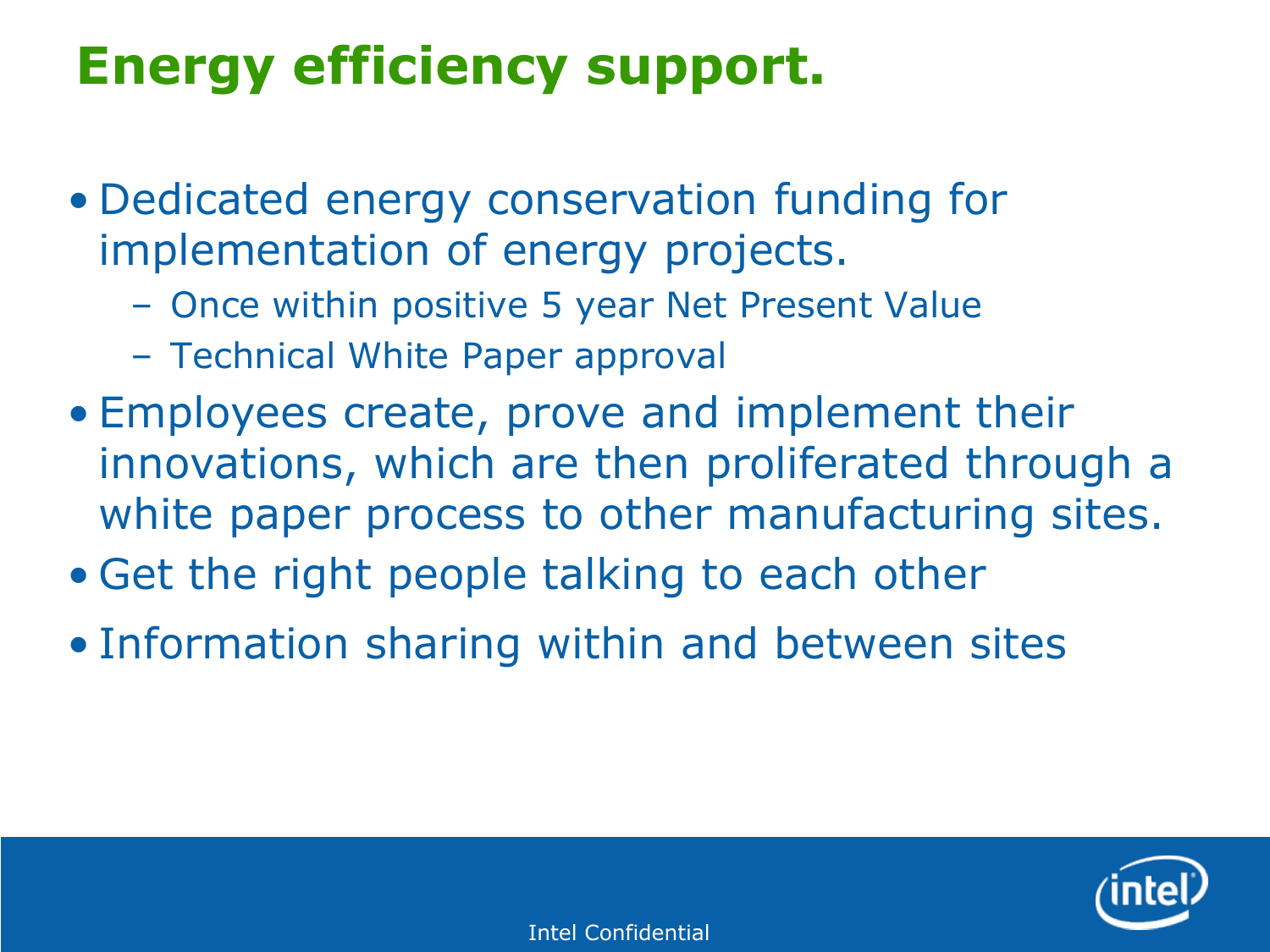### **Energy Agreements Benefits**

- Shared journey with other companies to achieve IS393 Energy management standard
	- Developed Technical guideline to support standard
	- Identified gaps for information sharing
	- Worked with SEAI to identify sharing initiatives
- Joint solutions e.g. Intel/Pfizer Refrigeration study [http://www.seai.ie/Your\\_Business/Large\\_Industry\\_Energy\\_Network/Industrial\\_Best\\_Prac](http://www.seai.ie/Your_Business/Large_Industry_Energy_Network/Industrial_Best_Practice_Initiative/Industrial_Best_Practice_-_Intel_Pfizerfinal.pdf) [tice\\_Initiative/Industrial\\_Best\\_Practice\\_-\\_Intel\\_Pfizerfinal.pdf](http://www.seai.ie/Your_Business/Large_Industry_Energy_Network/Industrial_Best_Practice_Initiative/Industrial_Best_Practice_-_Intel_Pfizerfinal.pdf)
- Access to best practice through working groups
	- Compressed Air, HVAC, Energy Efficient Design, Chilled Water
- Training opportunities for employees
- Increased visibility to senior management

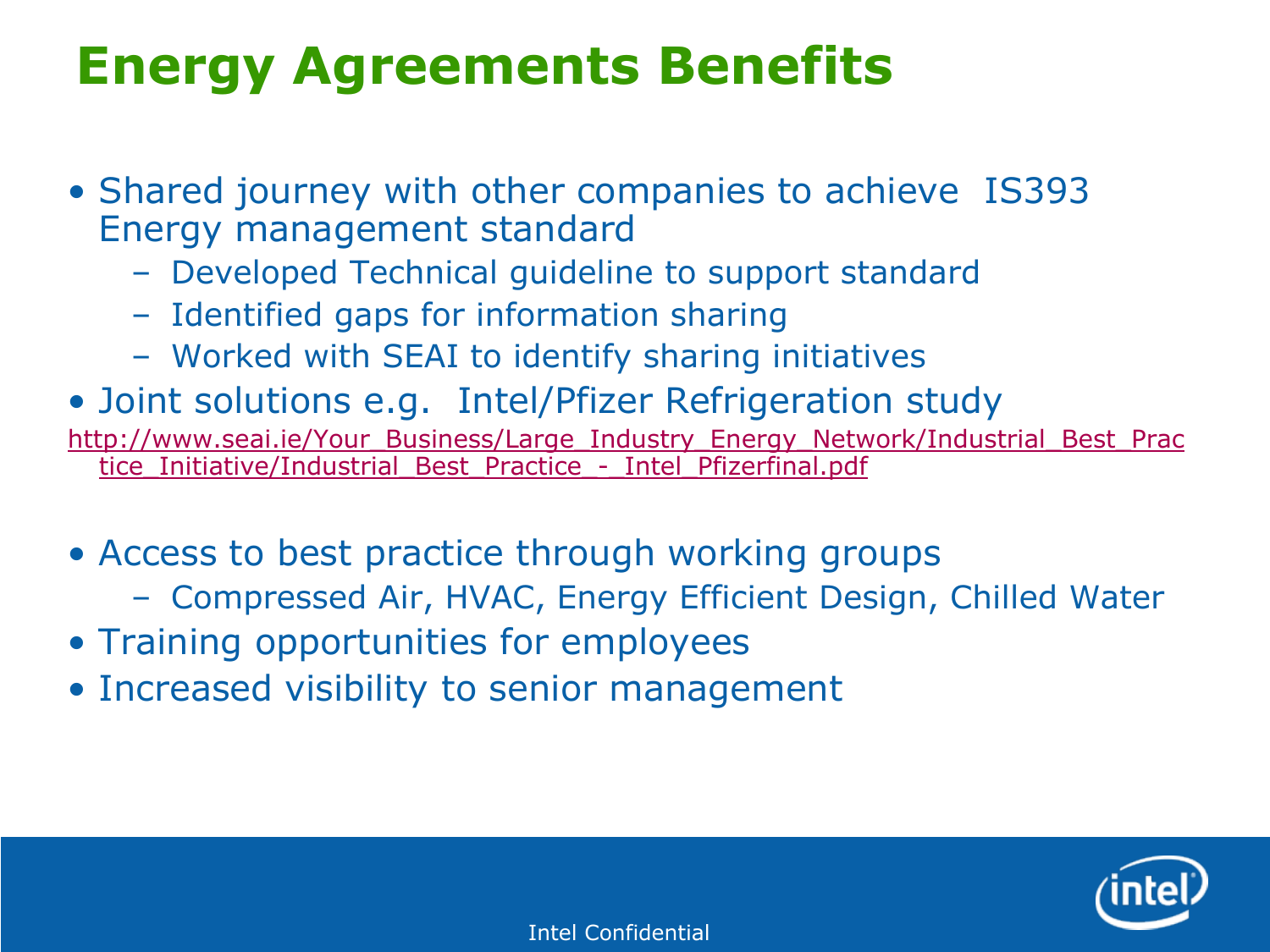#### **Energy Management Standard IS 393 / EN16001 Combining elements of programmes into system**



Intel Confidential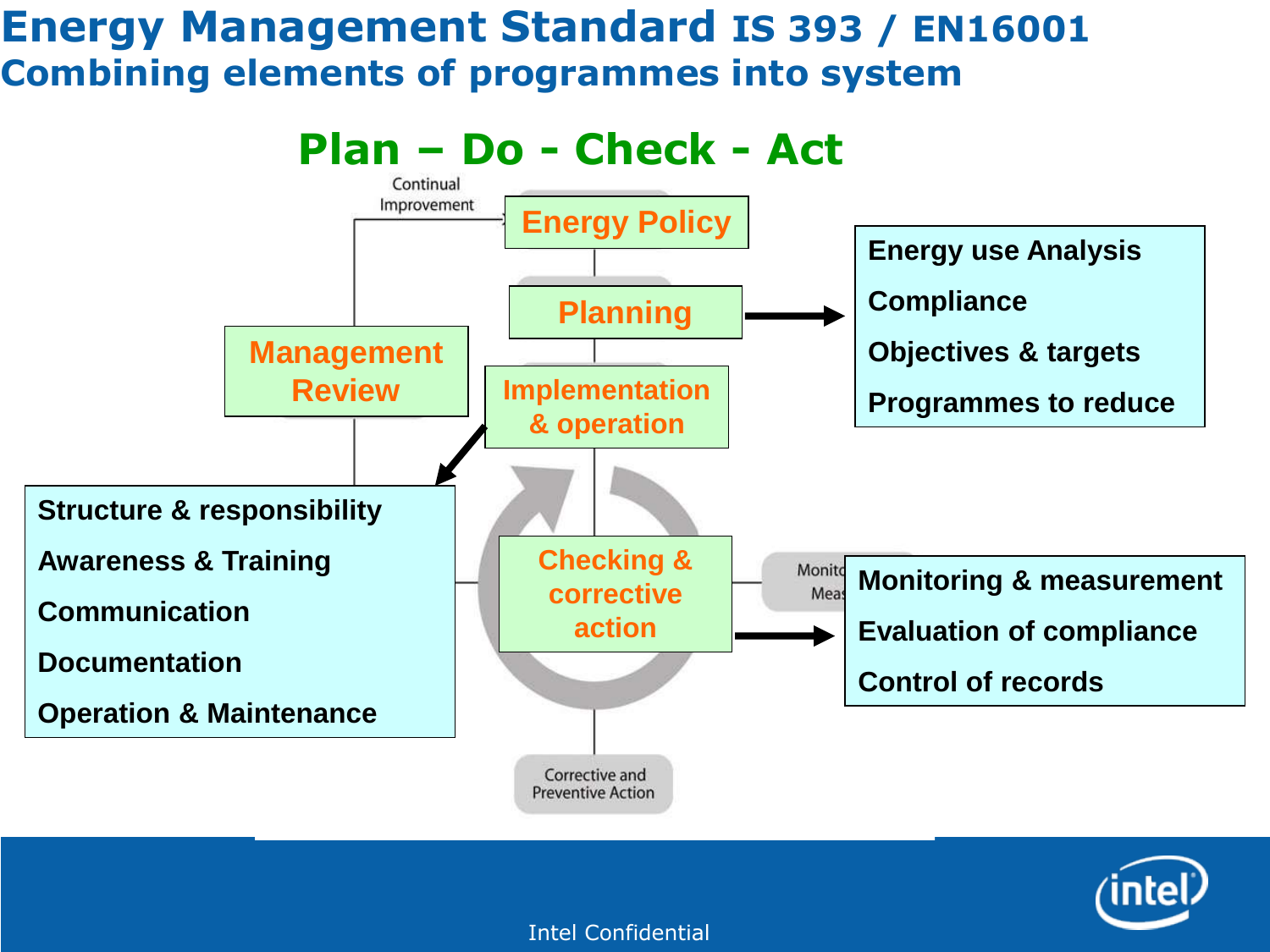# **IS393 - Planning**

#### • **4.3.1 Review of energy aspects**

•



**IS 393:2005 Technical Guideline (December 2006)**



Intel Confidential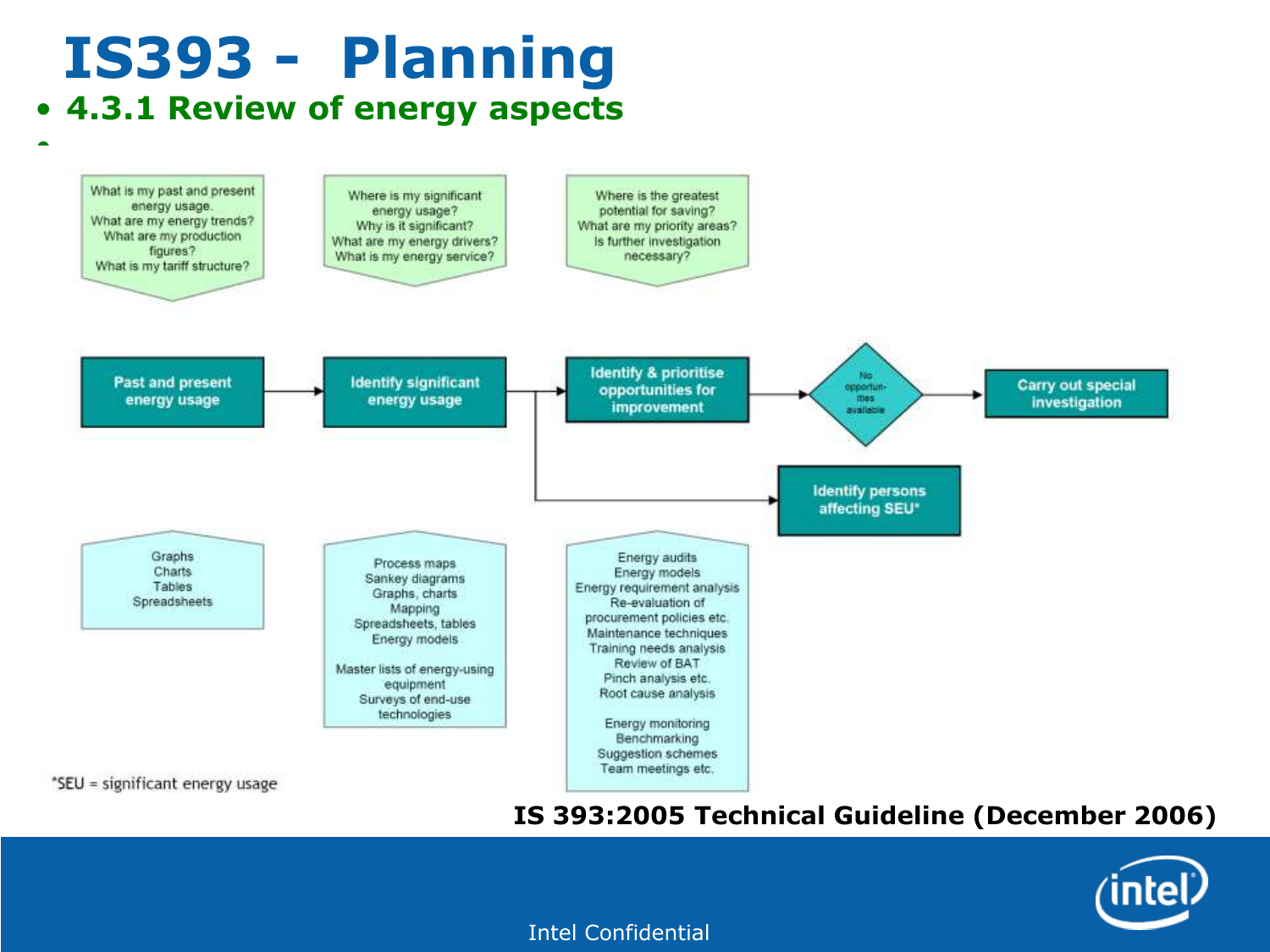## **Evolution**

• Community school projects and awareness programmes



• Employee projects as part of further studies in energy management and renewable energy

- Sponsored Energy PhD Research projects
	- Building modelling, UPW Exergy, Process energy drivers Dublin City University, National University of Ireland Galway





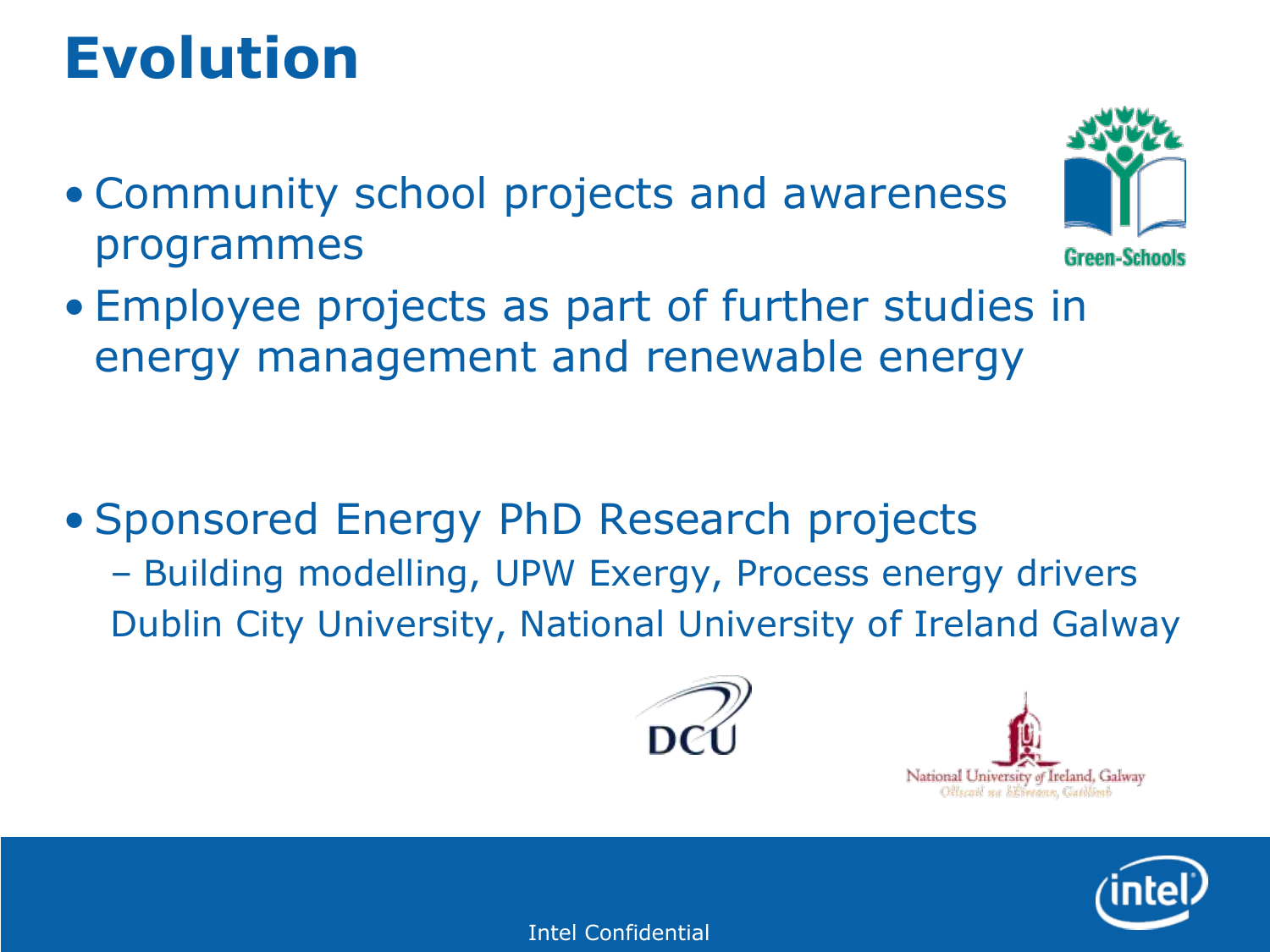

#### **Innovation for Ireland's Energy Efficiency**

- A cross sector research consortia from some of the leading employers in Ireland
	- **Founding Members:** Intel Ireland; Johnson & Johnson Depuy, Hewlett Packard; Aughinish Alumina; Pfizer; Xerox; Analog Devices
- Industry led research initiative in partnership with academic research institutions.
- Provide value-adding solutions which significantly improve energy efficiency across industrial sectors - Pharmaceutical, Biomedical, Industrial, ICT sectors
- Maintain a flow of innovations in order to help Europe and Ireland's manufacturing industry to sustain its competitive position for the foreseeable future.
- Enable Ireland's manufacturing sector to reduce costs through energy-related efficiency improvements, on a sustainable basis.
- Develop initiatives with the potential to mitigate global trends of fossil fuel depletion and higher energy costs.
- Extend in Ireland the pool of expertise in energy efficiency.
- Promote reductions in the carbon footprint of Irish manufactured products through the promotion and adoption of the latest energy-efficiency technologies.